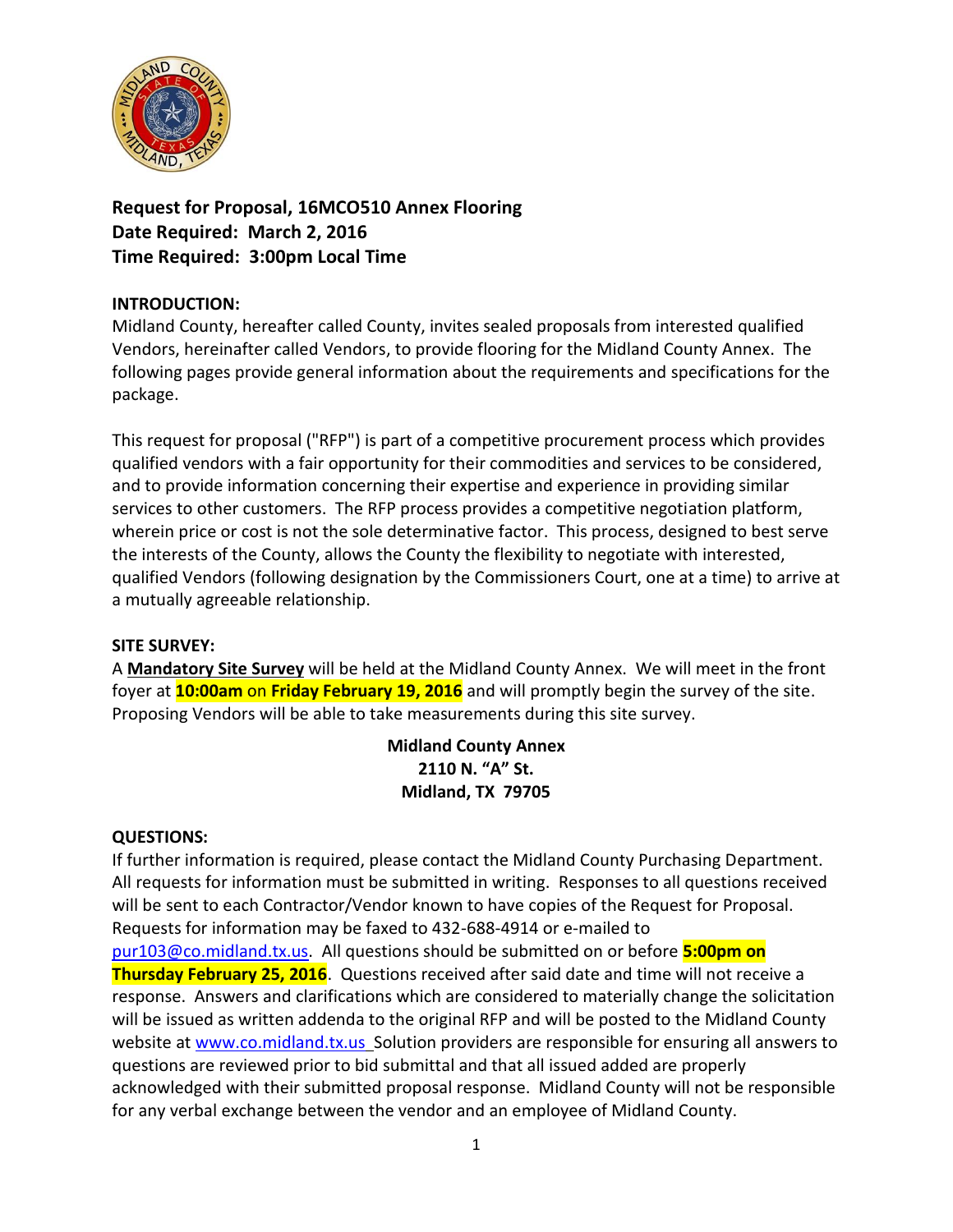### **COPIES AND RECEIPT:**

Please submit one (1) original, three (3) copies, and an electronic copy on USB drive of the proposal. **An executed copy of the Proposal Affidavit SIGNED AND NOTARIZED (Page 7) must be included in each submission.** Please note that if no Proposal Affidavit is included, the response will be rejected. Midland County is exempt from all state and federal taxes. Tax exempt certificates are available upon request.

All responses should be submitted in a sealed envelope, marked on the outside**,** 

### **ANNEX FLOORING 16MCO510**

**\_\_\_\_\_\_\_\_\_\_\_\_\_\_\_\_\_\_\_\_\_\_\_\_ Company Name**

Responses must be received by **3:00pm Local Time on Wednesday March 2, 2016.** Late proposals will be rejected and returned without being opened. The clock in the Purchasing Agent's office is the official time piece for this submission. If interested, Contractors may use mail or express systems to deliver their proposal to the Purchasing Department; they should insure that they are tendered to the carrier in plenty of time to reach the Purchasing Department by the time and date required. Facsimile transmitted proposals shall not be accepted.

**SUBMISSION LOCATION:** All bids which are mailed, shipped, delivered, etc. should be addressed as follows:

> **Midland County Purchasing Department** Midland County Courthouse Attention: Kristy Engeldahl, Purchasing Agent 500 N. Loraine Street, Suite 1101 Midland, Texas 79701

### **DOCUMENTATION SUBMISSION:**

The respondent must submit all required documentation. Failure to provide requested information may result in rejection of the proposal.

### **ALTERATION OF PROPOSAL:**

A proposal may be altered, modified or amended by a Vendor at any time, prior to the time and date set forth above as the submission deadline. Alterations, modifications or amendments to a proposal must be made in the offices of the Purchasing Department. Any interlineations, alteration or erasure made on a proposal before the submission deadline must be initialed by the signer of the proposal, guaranteeing authenticity. A proposal may not be altered, modified or amended after the submission deadline.

### **WITHDRAWAL:**

A proposal may not be withdrawn or canceled by the respondent for a period of sixty (60) days following the date designated for the receipt of proposals, and respondent so agrees upon submittal of their proposal.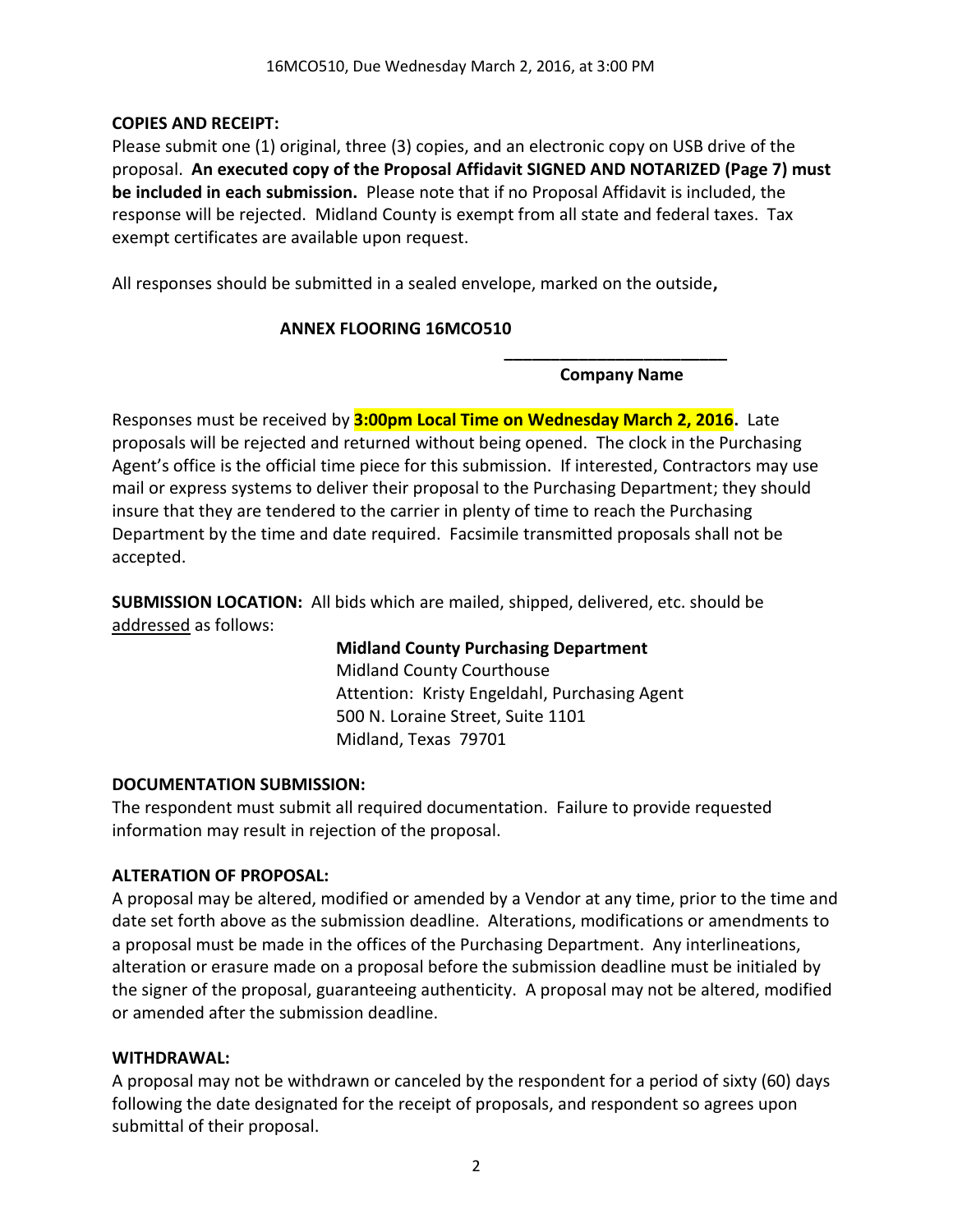### **CONFLICT OF INTEREST:**

No public official shall have interest in this contract, in accordance with Vernon's Texas Codes annotated Local Government Code Title 5, Subtitle C, Chapter 171. Vendor is required to sign affidavit form included in Proposal documents.

## **SILENCE OF SPECIFICATIONS:**

The apparent silence of these specifications as to any detail of the apparent omission from it of a detailed description concerning any point, shall be regarded as meaning that only the best commercial practices are to prevail. All interpretations of these specifications shall be made on the basis of this statement.

### **CONFIDENTIALITY:**

Contents of the proposals will remain confidential until the contract is awarded. At that time the contents will be made public under the Texas Public Information Act; except for any portion of a proposal which has been clearly marked as a trade secret or proprietary data (the entire proposal may not be so marked). Proposals will be opened, and the name of the firm submitting the proposal read aloud, acknowledged, at **3:05pm on Wednesday March 2, 2016**, in the Purchasing Department Conference Room located in the Midland County Courthouse, Suite 1101. All respondents or other interested parties are invited to attend the opening.

Vendors are hereby notified that the Owner strictly adheres to all statutes, court decisions, and opinions of the Texas Attorney General with respect to disclosure of public information.

## **ADDITIONAL INFORMATION AND DEMONSTRATION, NEGOTIATIONS:**

Prior to award, selected Vendors may be asked to provide further information concerning their proposal, up to and including presentations/demonstrations. The Midland County Commissioners Court reserves the right to reject any and all proposals or waive formalities as deemed in the best interests of Midland County. The County may also enter into discussions and revisions of proposals after submission and before award for the purpose of obtaining the best and final offer, and to accept the proposal deemed most advantageous to Midland County.

This request for proposal (RFP) is part of a competitive procurement process which is designed to best serve the interests of the County in obtaining complicated commodities and/or services. It also provides interested Contractors with a fair opportunity for their goods and services to be considered. The RFP process is designed to be a competitive negotiation platform, where price is not required to be the sole determinative factor. Also, the County has the flexibility to negotiate with interested vendors (one at a time) to arrive at a mutually agreeable relationship. Negotiations will be arranged with vendors in a hierarchal order, starting with the vendor selected as the primary. If a contract cannot be negotiated, negotiations will, formally and in writing, end with that Vendor and proceed to move to the second vendor, and so forth until a contract is negotiated.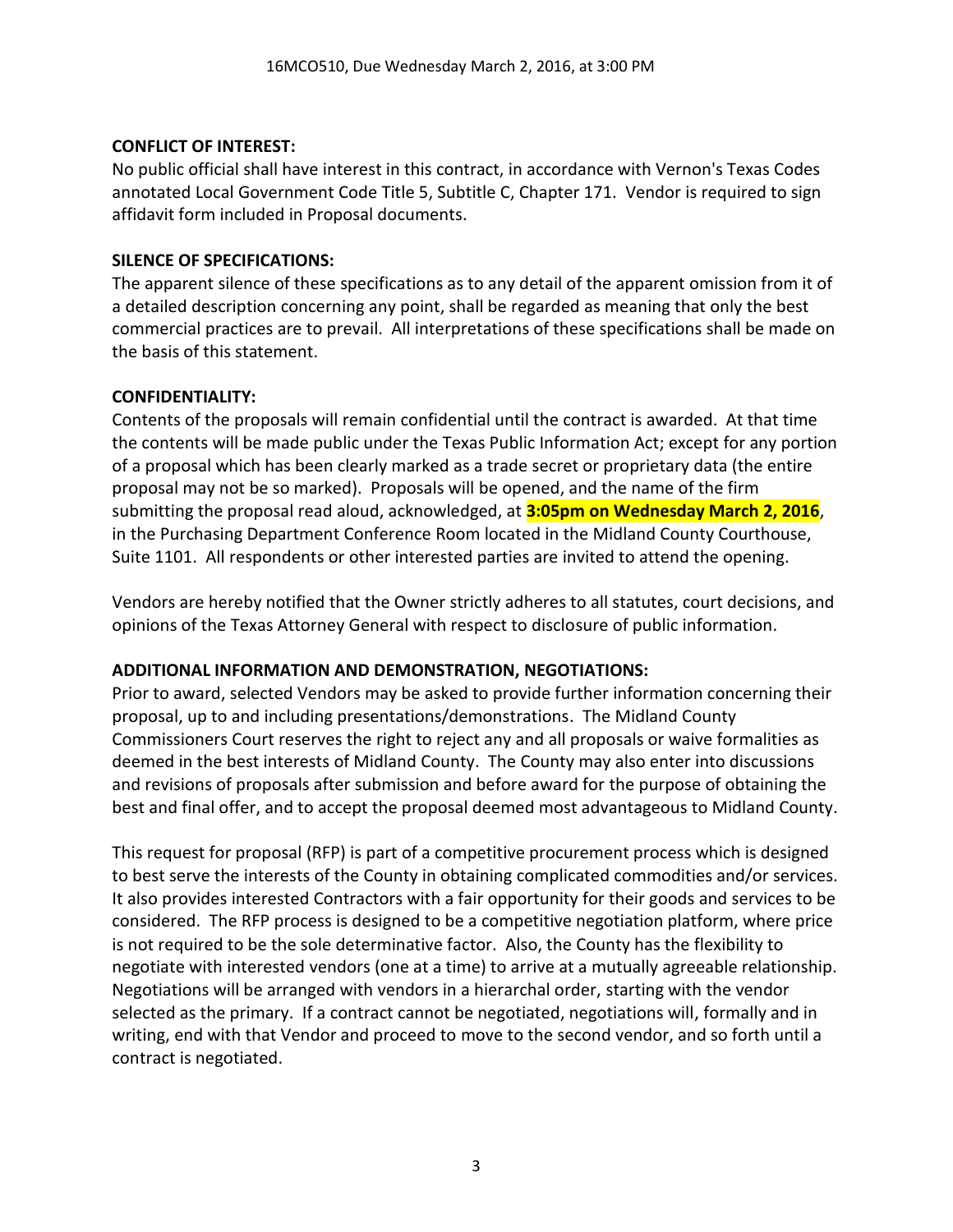### **RIGHTS OF THE CONTRACTING AUTHORITY:**

Midland County reserves the right to withdraw this RFP at any time and for any reason. Midland County also has the right to terminate its selection process at any time and to reject all responses, or all proposals. Receipt of the proposal materials by Midland County or submission of a proposal to Midland County confers no rights upon the vendor nor obligates Midland County in any manner.

All costs associated with the preparation or submittal of proposals shall be borne by the vendor, and no cost shall be sustained by Midland County.

### **ORAL COMMITMENT:**

Vendors should clearly understand that any verbal representations made or assumed to be made during any discussions held between representatives of an vendor and any Midland County personnel or official are not binding on Midland County.

### **WAIVER OF CLAIMS:**

Submission of a proposal indicates Vendor's acceptance of the evaluation technique and Vendor's recognition that some subjective judgments must be made by the County during the determination of qualification.

#### **SELECTION CRITERIA:**

Price is a primary consideration, however, it is not the only consideration to be used in the selection. The product and/or service to be provided is also of major importance. Midland County will require that the successful vendor provide a representative for all County related business, service, billing, installation, activation and termination of said service.

### **ORDINANCES AND PERMITS:**

The Contractor/Vendor agrees, during the performance of the work, to comply with all applicable Federal, State, or local code and ordinances.

### **INVOICES:**

Invoices are to be mailed to P.O. Box 421, Midland, Texas 79702 and should cite the applicable Purchase Order Number. Any and all notices or other communications required or permitted by any contract awarded as a result of this RFP shall be served on or given to Midland County, in writing, by personal delivery to the Purchasing Agent of Midland County, Texas, or by deposit with the United States Mail, postage prepaid, registered or certified mail, return receipt requested, addressed to the Midland County Purchasing Agent 500 N. Loraine Suite 1101 Midland, TX 79701, or at such other address as may have been specified by written notice to Vendor.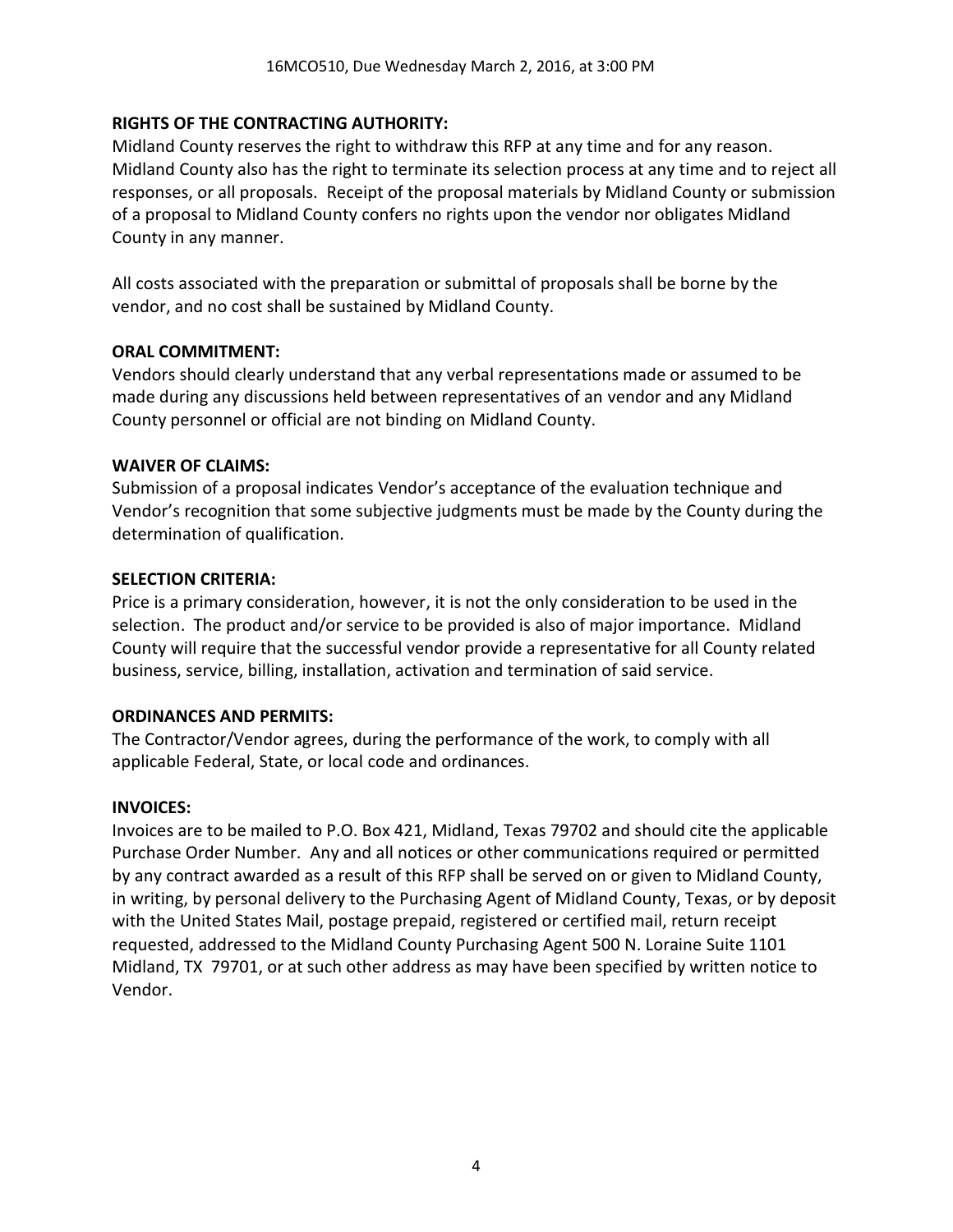### **INSURANCE:**

The awarded Vendor will maintain such insurance as will protect the Vendor and the County from claims under the Workers' Compensation Acts, and any amendments thereof, and from any other claims for damages from personal injury, including death, which may arise from operations under this agreement, whether such operations be by themselves or by any sub-Contractor, or anyone directly or indirectly employed by either of them. Current Certificate of such insurance shall be furnished to Midland County and shall show all applicable coverage(s).

### **Other insurance requirements are:**

-General Liability (including completed operations) with a \$1,000,000 per occurrence limit and \$2,000,000 general aggregate.

-Commercial Automobile Liability with a limit of no less than \$1,000,000. The coverage will also extend liability to hired and non-owned autos.

-Workers' Compensation with limit of \$1,000,000 for Employers Liability.

-We also require a minimum umbrella (or follow form excess policy covering over general liability, auto liability and workers compensation) of no less than \$2,000,000.

Midland County will require the selected Vendor to name Midland County as an additional for both the general liability and auto liability. A waiver of subrogation in favor of the County is required for the workers compensation. If the additional insured status or waiver of subrogation is not blanket, please send a copy of the actual endorsements prior to commencement of any work.

Midland County will require the selected Vendor to name Midland County as an additional insured and provide a waiver of subrogation prior to making a contract.

## **INDEMNIFICATION:**

The Vendor shall defend, indemnify and save whole and harmless the County and all its officers, agents and employees from and against any and all demands, claims, suits, or causes of action of any character, name, kind or description brought for, or on account of, arising out of or in connection with the Vendor's performance or non-performance of any obligation of Vendor or any negligent act, misconduct or omission of the Vendor in the performance of its contractual obligations. The Vendor shall defend, indemnify, save, and hold harmless the County and its officers, agents, representatives and employees from and against any and all demands, claims, suits, or causes of action of any character, name, kind or description brought for, on account of, arising out of or in connection with Vendor's product or service.

## **STATUS OF INDEPENDENT CONTRACTOR:**

Vendor shall be considered an independent contractor, for all purposes. Vendor will not at any time, directly or indirectly, act as an agent, servant, representative or employee of the County. Vendor will not take any action which is intended to create any commitments, duties, liabilities or obligations on behalf of the County, without prior written consent of the County.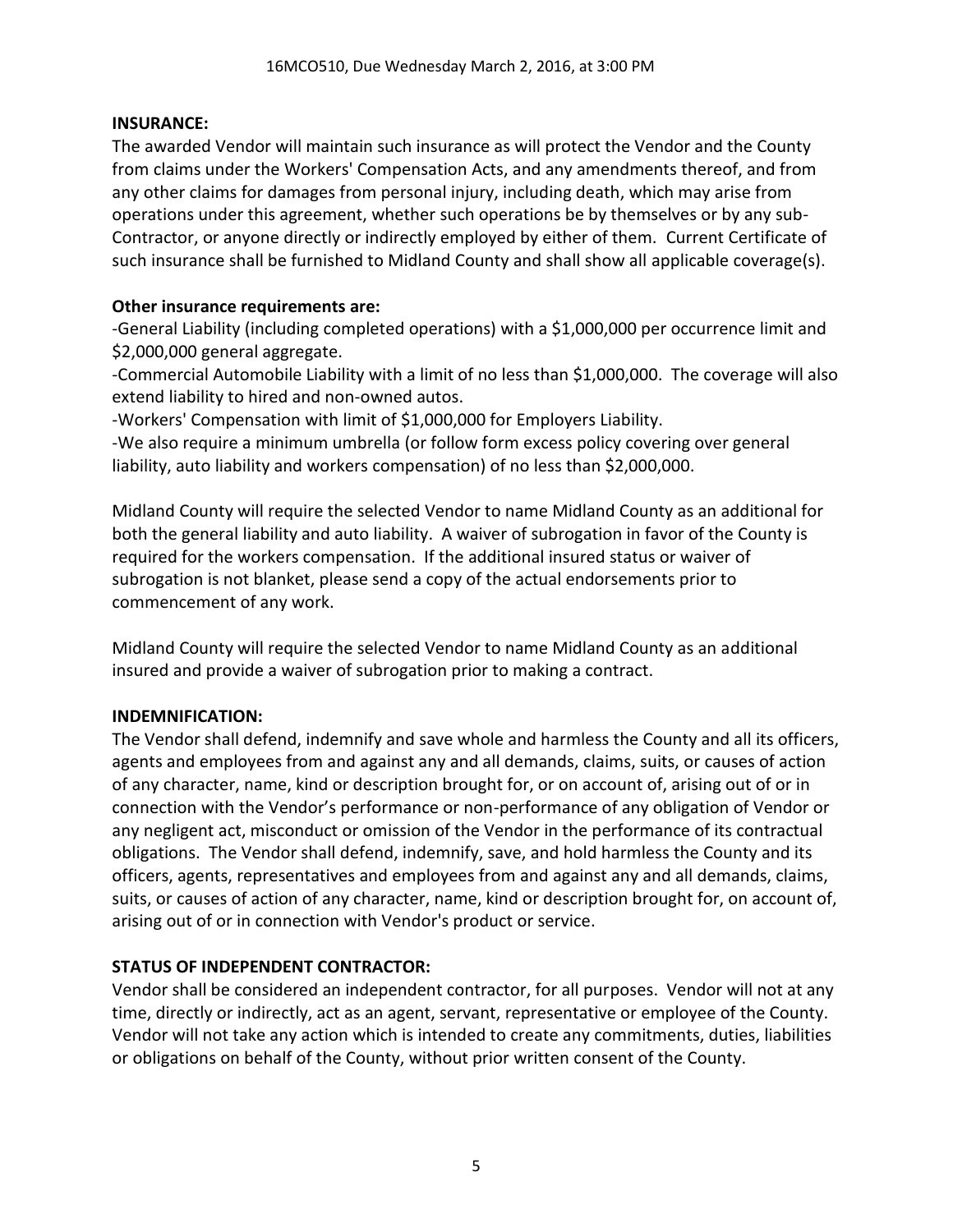### **PARTIAL INVALIDITY:**

In the event any one or more of the provisions contained in this RFP or any contract resulting therefore, for any reason, be held to be invalid, illegal or unenforceable in any respect, such invalidity, illegality or unenforceability shall not affect any other provision of this RFP or any contract resulting therefore and this RFP or the contract resulting therefore shall be construed as if such invalid, illegal or unenforceable provision had never been contained herein.

### **CONTRACT TERMINATION:**

Non-performance of the Vendor/Contractor in terms of specifications or noncompliance with terms of this contract shall be basis for termination of the contract by the County. Termination in whole or in part, by the County may be made at its option and without prejudice to any other remedy to which it may be entitled at law or in equity, or elsewhere under this contract, by giving (60) sixty days written notice to the Contractor/Vendor with the understanding that all work being performed under this contract shall cease upon the date specified in such notice. The County shall not pay for work, equipment, services or supplies which are unsatisfactory. Contractor/Vendor may be given reasonable opportunity prior to termination to correct any deficiency. This, however, shall in no way be construed as negating the basis for termination for non-performance. The right to terminate the notice thereof is controlled by these proposal specifications and is not subject to being altered by contract.

### **LAW GOVERNING:**

The parties under contract shall be subject to all Federal laws and regulations, and all rules and regulations of the State of Texas. The laws of the State of Texas shall govern the interpretation and application of the contract; regardless of where any disagreement over its terms should arise or any case of action arise.

### **REMEDIES:**

The successful vendor and Midland County agree that both parties have all rights, duties, and remedies available as stated in the Uniform Commercial Code.

## **VENUE:**

It is hereby agreed that the contract will be made in Midland, Midland County, Texas, and any dispute arising as a result of it shall be governed by the laws of the State of Texas for the purpose of any law suit, and the parties agree that such lawsuit shall be brought in Midland County, Texas.

## **FUNDING CONTINGENCY:**

Any contract awarded pursuant to this RFP shall be contingent on sufficient funding and authority being made available in each fiscal period by the appropriate officials of Midland County. If sufficient funding or authority is not made available, the contract shall become null and void.

## **ASSIGNMENT:**

The Contractor shall not sell, assign transfer or convey this contract in whole or in part, without the prior written consent of the County.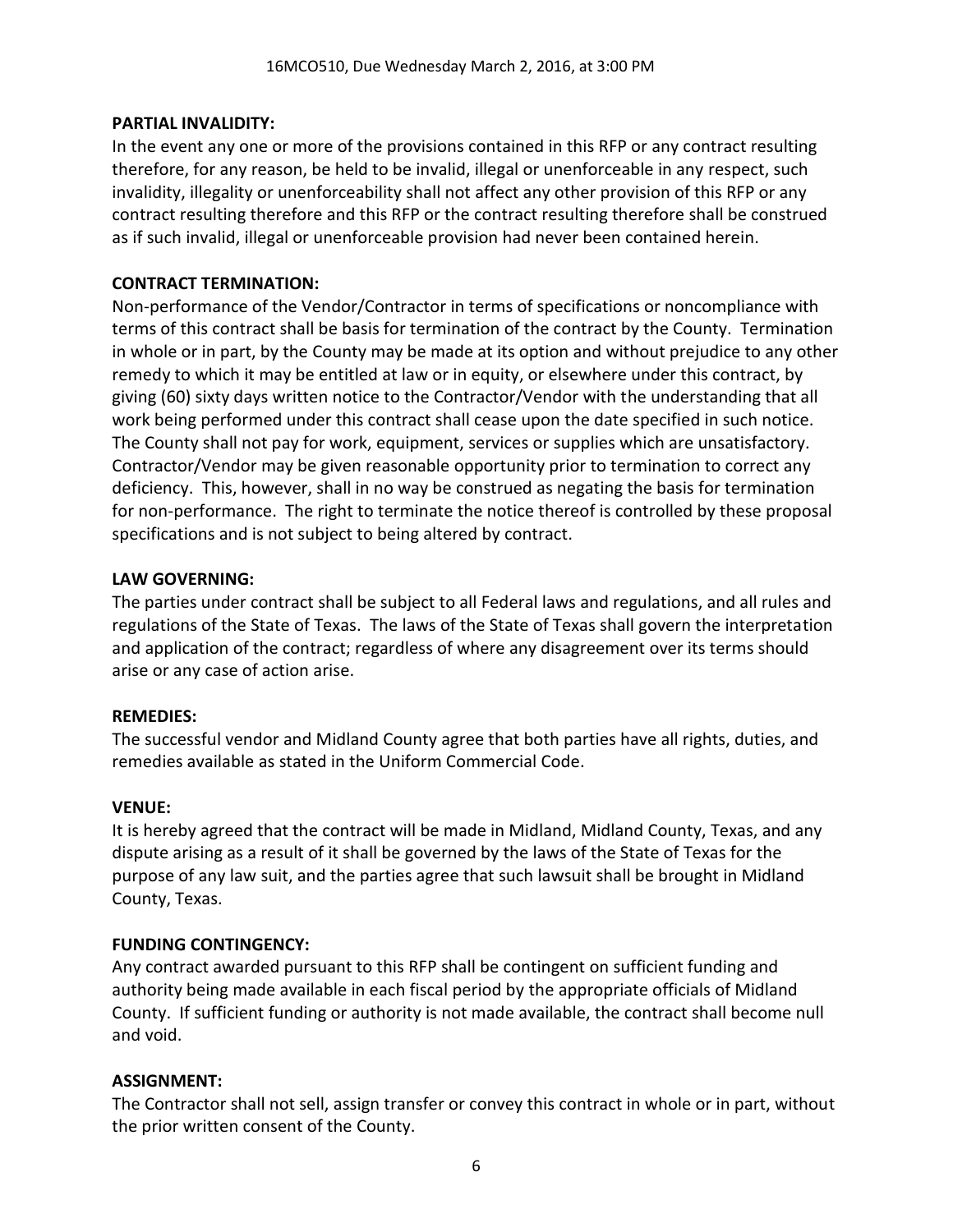## **REQUIRED FORM COMPANY AFFIDAVIT**

The affiant, The affiant,  $\frac{1}{2}$  is tates with respect to this submission to County:

I (we) hereby certify that if the contract is awarded to our firm that no member or members of the governing body, elected official or officials, employee or employees of said County, or any person representing or purporting to represent the County, or any family member including spouse, parents, or children of said group, has received or has been promised, directly or indirectly, any financial benefit, by way of fee, commission, finder's fee or any other financial benefit on account of the act of awarding and/or executing a contract.

I hereby certify that I have full authority to bind the company and that I have personally reviewed the information contained in the RFP and this submission, and all attachments and appendices, and do hereby attest to the accuracy of all information contained in this submission, including all attachments and exhibits.

I acknowledge that any misrepresentation will result in immediate disqualification from any consideration in the submission process.

I further recognize that County reserves the right to make its award for any reason considered advantageous to the County. The company selected may be without respect to price or other factors.

| Type of business organization (corporation, LLC, partnership, proprietorship) |  |  |  |
|-------------------------------------------------------------------------------|--|--|--|
|                                                                               |  |  |  |
|                                                                               |  |  |  |
|                                                                               |  |  |  |

Notary Seal Below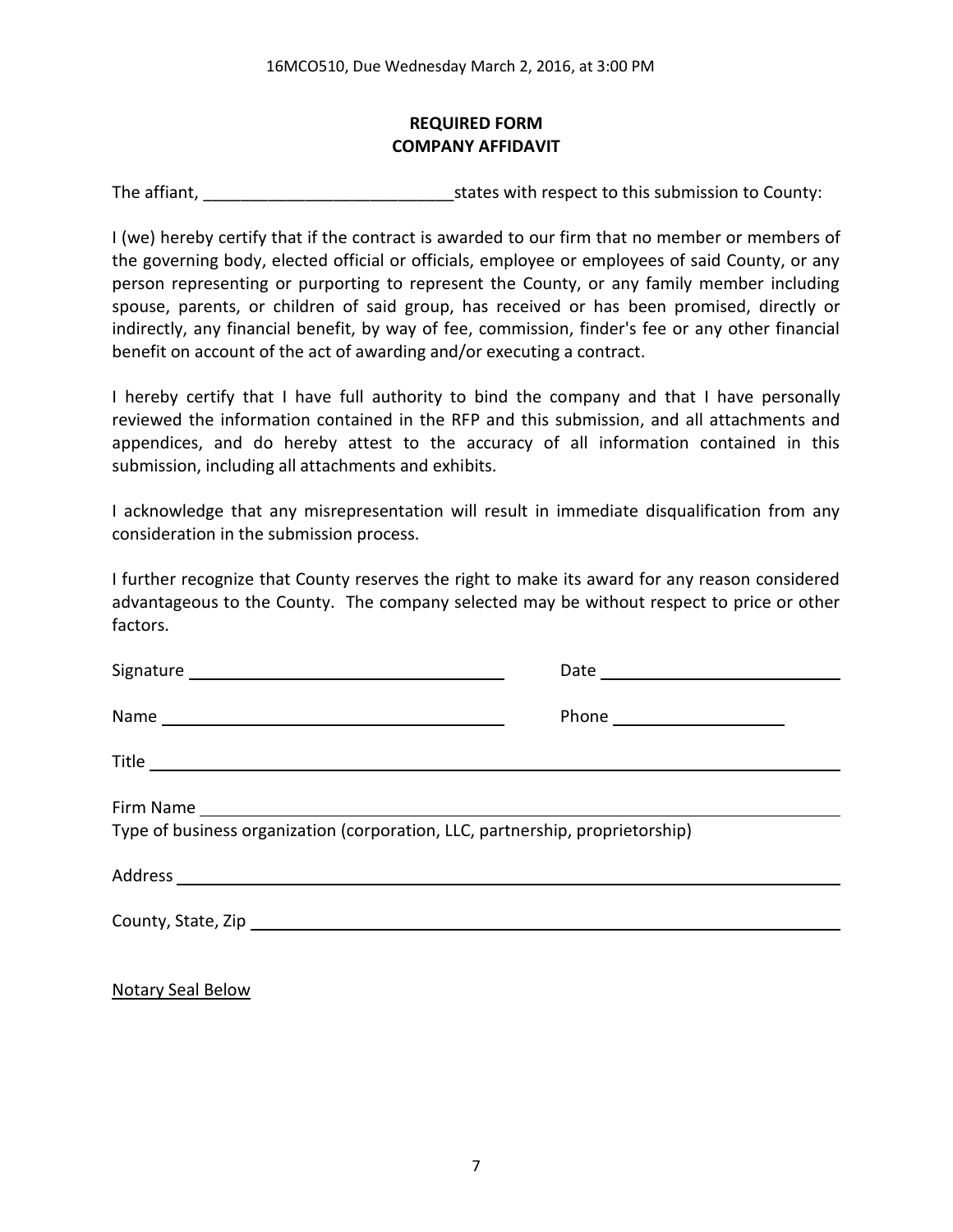### **SPECIFICATION**

### **PURPOSE:**

Midland County is in need of new carpet, vinyl flooring, and wall base at the Midland County Annex.

## **SUBCONTRACTOR AND/OR SUPPLIER IDENTIFICATION:**

Should the Bidder subcontract any work, the Bidder shall indicate below the name of each subcontractor and/or supplier the bidder will use in the performance of the contract. The Bidder shall specify the work to be performed by the subcontractor or the materials to be provided by the supplier. Any changes in subcontractor and/or supplier listed below shall require prior approval by the Purchasing Office.

## **SPECIFICATIONS:**

- Existing vinyl composition tile (VCT) is to remain. Repair all irregularities and damaged areas in existing VCT by removal of damage and floating to level.
- Remove existing broadloom carpet and wall base and dispose of properly.
- Vendor is to include the dumpster rental and associated fees in proposal package.
- Common areas, such as hallways, can be worked on during work hours. All work in offices must be performed after hours and on weekends to cause as little daily interruption of Midland County daily operations.
- Please provide a separate bid for all moving of furniture associated with the removal and installation of carpet and vinyl lank flooring and base.
- Provide a one year warranty on all labor and copies of all manufacturers' warranties.
- Carpet, flooring and wall base to be used are described on the pages 9-11.

# **ESTIMATED COMPLETION TIME:**

Please provide an estimate on number of hours or days that the vendor will need to complete this job.

## **REFERENCES:**

Please provide at least 2 references for commercial projects, preferably any local/state government clients that the vendor has provided flooring needs.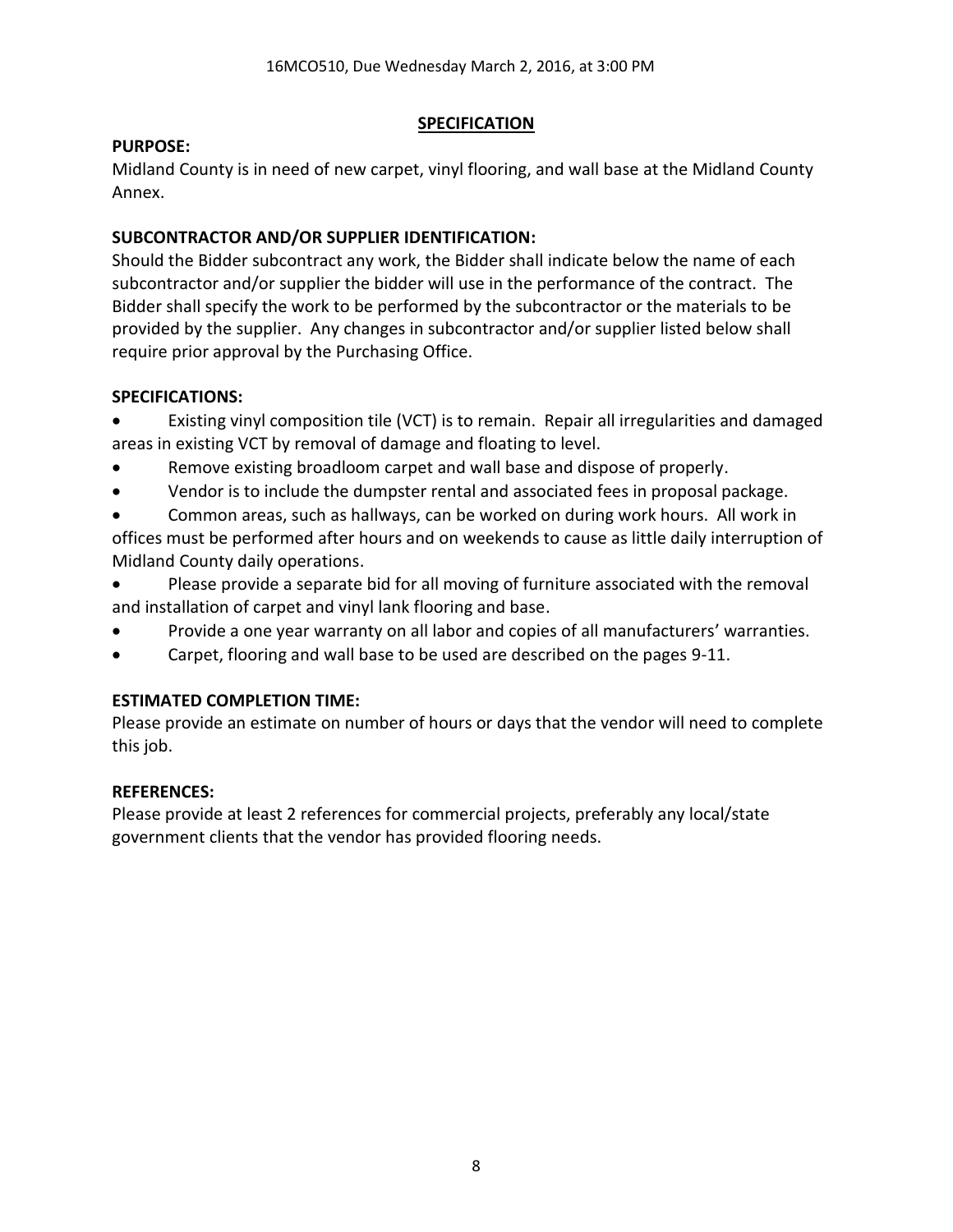### **CARPET**

In all areas where existing carpet is installed, vendor will install the following product.

Manufacturer: Shaw Contract

Collection: Openwork

Style Name: Kasuri

Style Number: 5T046

Color: Saughter

Construction: Multi-level pattern loop

Fiber: Eco Solution Q® nylon

Dye Method: 57% solution dyed / 43% yarn dyed

Pattern Repeat: none

|                          | US        | Metric             |
|--------------------------|-----------|--------------------|
| Tufted weight:           | 22.0      | 745.93 $g/m^2$     |
| Gauge:                   | 1/10      | 39.37 per 10cm     |
| Stitches per inch:       | 10.0      | 39.37 per 10cm     |
| Finished pile thickness: | 0.130     | 3.30 <sub>mm</sub> |
| Total thickness:         | 0.261     | 6.63mm             |
| Average density:         | 6092      | 11.34 kilotex      |
| Product size:            | 24" x 24" | 60.96cm x 60.96cm  |

Primary backing: synthetic

Secondary backing: EcoWorx® tile

Protective treatments: SSP® Shaw Soil Protection

GSA approved

Radiant panel: Class I

NBS smoke: less than 450

Electrostatic propensity: less than 2.5kv

Adhesive: Shaw 5100

Installation method



Provide mock-up of installation pattern methods for each area to receive carpet tile.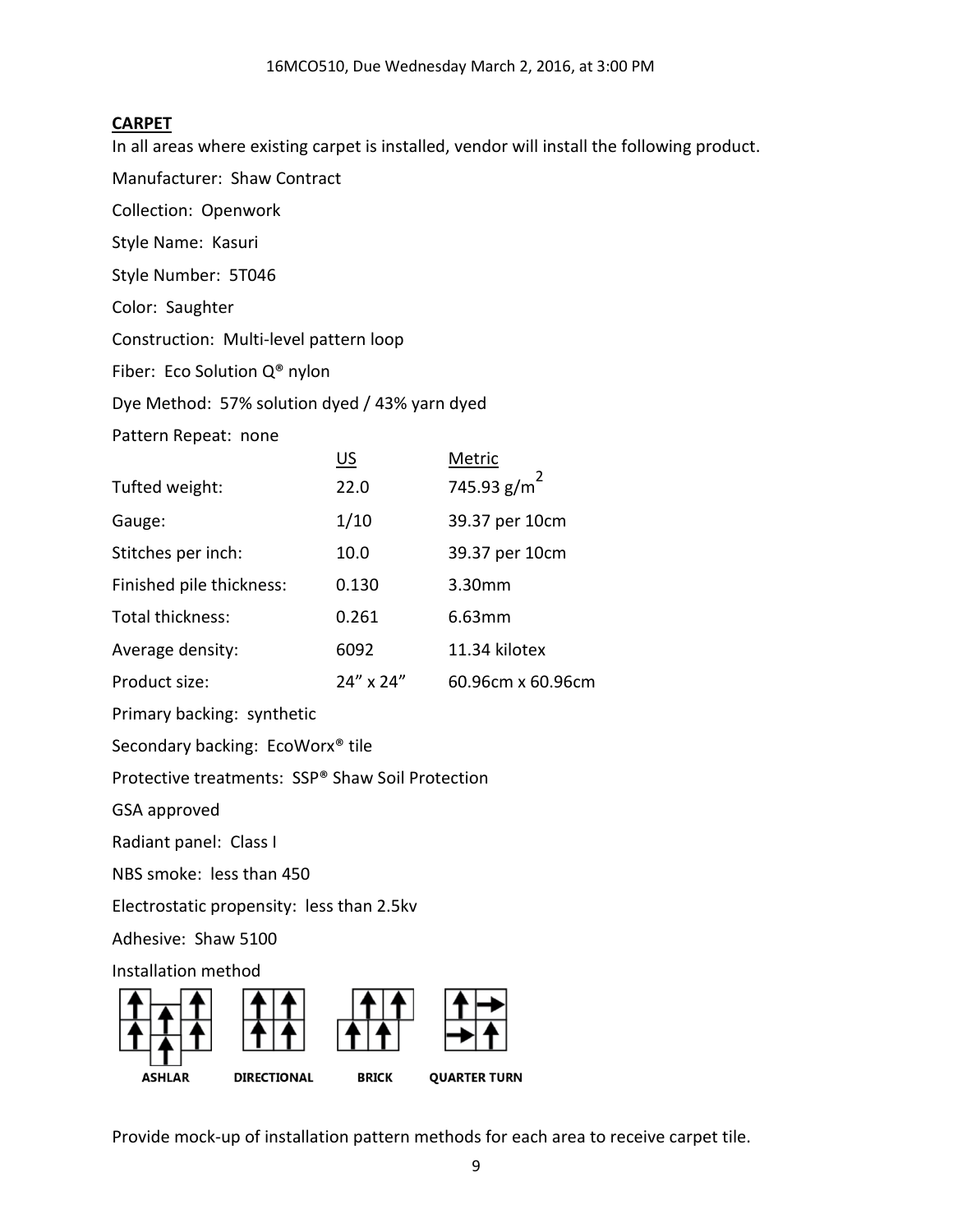### **VINYL**

In all areas where existing VCT is installed, vendor will install the following product. Include all matching COREtec transitions needed in the doorways and hallways where vinyl is installed up to another flooring product.

Manufacturer: US Floors

Description: Patented Premium Engineered COREtec Plus ® Luxury Vinyl Plank & Tile Floating Floor with Attached Cork Underlayment

Warranty: Lifetime Limited Residential Wear Warranty

Lifetime Limited Structural Warranty

Lifetime Limited Waterproof Warranty

10 Year Limited Commercial Wear Warranty

Installation: Float

Size/Packaging: 5" x 48" x 8mm planks

Color: Boardwalk Oak 50LVP206